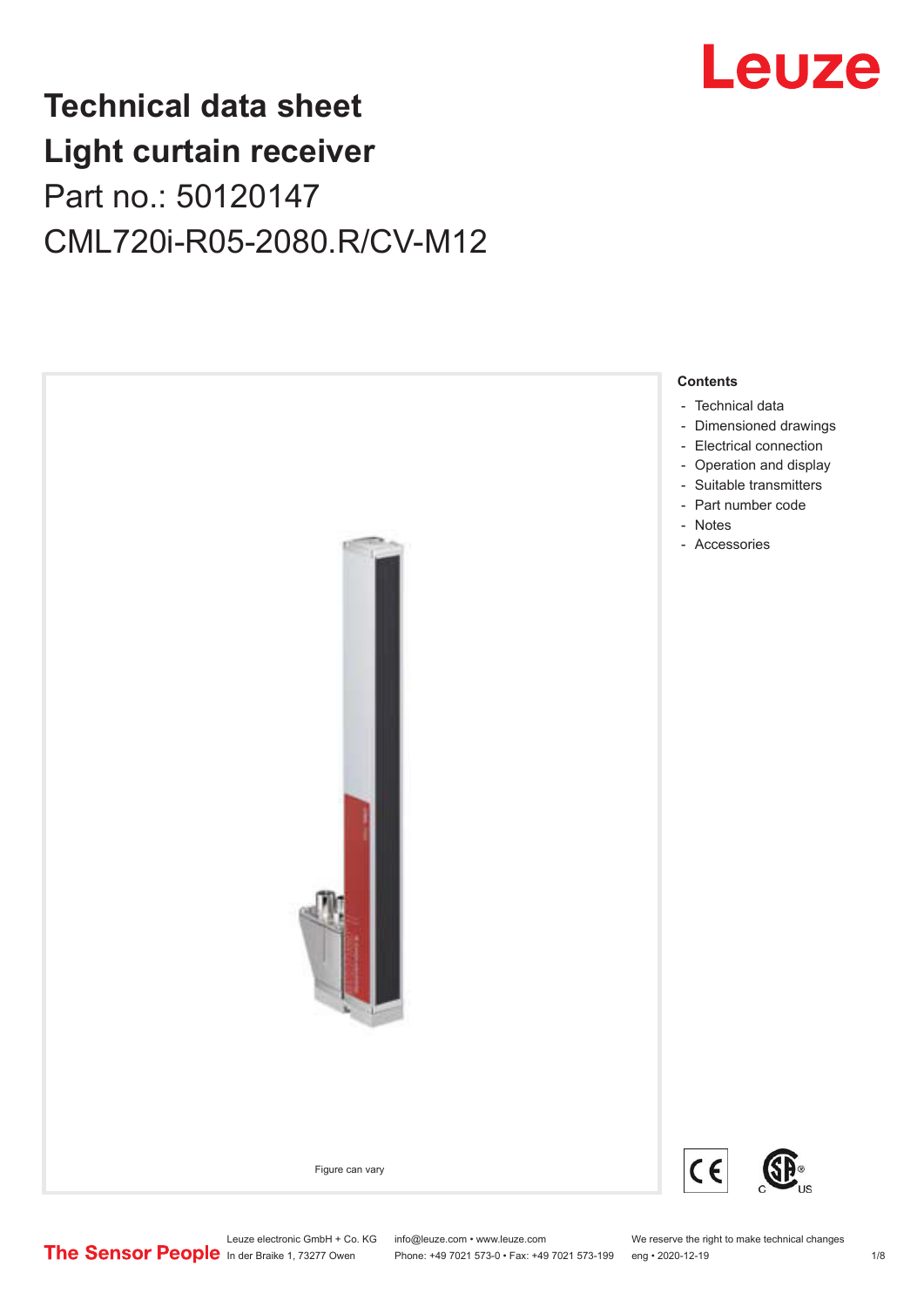## <span id="page-1-0"></span>**Technical data**

#### **Basic data**

| <b>Series</b>                                  | 720                                                                                                        |
|------------------------------------------------|------------------------------------------------------------------------------------------------------------|
| <b>Operating principle</b>                     | Throughbeam principle                                                                                      |
| Device type                                    | Receiver                                                                                                   |
| <b>Contains</b>                                | Accessories for the use of the BT-2R1                                                                      |
| <b>Application</b>                             | Object measurement                                                                                         |
| <b>Special version</b>                         |                                                                                                            |
| <b>Special version</b>                         | Crossed-beam scanning                                                                                      |
|                                                | Diagonal-beam scanning                                                                                     |
|                                                | Parallel-beam scanning                                                                                     |
|                                                |                                                                                                            |
| <b>Optical data</b>                            |                                                                                                            |
| <b>Operating range</b>                         | Guaranteed operating range                                                                                 |
| <b>Operating range</b>                         | $0.13.5$ m                                                                                                 |
| <b>Operating range limit</b>                   | Typical operating range                                                                                    |
| <b>Operating range limit</b>                   | 0.14.5m                                                                                                    |
| <b>Measurement field length</b>                | 2,080 mm                                                                                                   |
| <b>Number of beams</b>                         | 416 Piece(s)                                                                                               |
| Beam spacing                                   | 5 <sub>mm</sub>                                                                                            |
|                                                |                                                                                                            |
| Measurement data                               |                                                                                                            |
| Minimum object diameter                        | 10 mm                                                                                                      |
|                                                |                                                                                                            |
| <b>Electrical data</b>                         |                                                                                                            |
| <b>Protective circuit</b>                      | Polarity reversal protection                                                                               |
|                                                | Short circuit protected                                                                                    |
|                                                | <b>Transient protection</b>                                                                                |
|                                                |                                                                                                            |
| Performance data                               |                                                                                                            |
| Supply voltage U <sub>B</sub>                  | 18  30 V, DC                                                                                               |
| <b>Residual ripple</b>                         | 0  15 %, From $U_B$                                                                                        |
| <b>Open-circuit current</b>                    | 0 435 mA, The specified values refer<br>to the entire package consisting of trans-<br>mitter and receiver. |
|                                                |                                                                                                            |
| Outputs                                        |                                                                                                            |
| <b>Number of analog outputs</b>                | 2 Piece(s)                                                                                                 |
| Analog outputs                                 |                                                                                                            |
| Current                                        | 024mA                                                                                                      |
| Voltage                                        | 011V                                                                                                       |
|                                                |                                                                                                            |
| Analog output 1                                |                                                                                                            |
| Type                                           | Voltage                                                                                                    |
|                                                |                                                                                                            |
| <b>Analog output 2</b>                         |                                                                                                            |
| Type                                           | Current                                                                                                    |
| Inputs/outputs selectable                      |                                                                                                            |
| Output current, max.                           | 100 mA                                                                                                     |
| Input resistance                               | $6,000 \Omega$                                                                                             |
| Number of inputs/outputs selectable 2 Piece(s) |                                                                                                            |
|                                                | Inputs/outputs selectable                                                                                  |
| Type                                           | DC                                                                                                         |
| Voltage type, outputs                          |                                                                                                            |
| Switching voltage, outputs                     | Typ. $U_B / 0 V$                                                                                           |
| Voltage type, inputs                           | DC                                                                                                         |
| Switching voltage, inputs                      | high: ≥6V                                                                                                  |
|                                                | $low: 4V$                                                                                                  |

| Input/output 1                                   |                              |
|--------------------------------------------------|------------------------------|
| Activation/disable delay                         | 1 <sub>ms</sub>              |
| <b>Timing</b>                                    |                              |
| <b>Readiness delay</b>                           | 450 ms                       |
| <b>Cycle time</b>                                | 12.88 ms                     |
| Response time per beam                           | $30 \mu s$                   |
| <b>Service interface</b>                         |                              |
| Type                                             | IO-Link                      |
| <b>IO-Link</b>                                   |                              |
| <b>Function</b>                                  | Configuration via software   |
|                                                  | Service                      |
| <b>Connection</b>                                |                              |
| <b>Number of connections</b>                     | 2 Piece(s)                   |
| <b>Plug outlet</b>                               | Rear side                    |
|                                                  |                              |
| <b>Connection 1</b><br><b>Function</b>           | Configuration interface      |
|                                                  | Signal IN                    |
|                                                  | Signal OUT                   |
|                                                  | Voltage supply               |
| Type of connection                               | Connector                    |
| <b>Thread size</b>                               | M12                          |
| <b>Type</b>                                      | Male                         |
| <b>Material</b>                                  | Metal                        |
| No. of pins                                      | 8-pin                        |
| Encoding                                         | A-coded                      |
|                                                  |                              |
| <b>Connection 2</b>                              |                              |
| <b>Function</b>                                  | Connection to transmitter    |
| Type of connection                               | Connector                    |
| <b>Thread size</b>                               | M <sub>12</sub><br>Female    |
| <b>Type</b><br><b>Material</b>                   | Metal                        |
| No. of pins                                      | 5-pin                        |
| Encoding                                         | A-coded                      |
|                                                  |                              |
| <b>Mechanical data</b>                           |                              |
| Design                                           | Cubic                        |
| Dimension (W x H x L)                            | 29 mm x 35.4 mm x 2,103 mm   |
| <b>Housing material</b>                          | Metal                        |
| <b>Metal housing</b>                             | Aluminum                     |
| Lens cover material                              | Plastic                      |
| Net weight                                       | $2,250$ g<br>Silver          |
| <b>Housing color</b><br><b>Type of fastening</b> | Groove mounting              |
|                                                  | Via optional mounting device |
| <b>Operation and display</b>                     |                              |
|                                                  |                              |
| Type of display                                  | LED                          |
| <b>Number of LEDs</b>                            | OLED display                 |
| Type of configuration                            | 2 Piece(s)<br>Software       |
|                                                  | Teach-in                     |
|                                                  |                              |

Leuze

Leuze electronic GmbH + Co. KG info@leuze.com • www.leuze.com We reserve the right to make technical changes ln der Braike 1, 73277 Owen Phone: +49 7021 573-0 • Fax: +49 7021 573-199 eng • 2020-12-19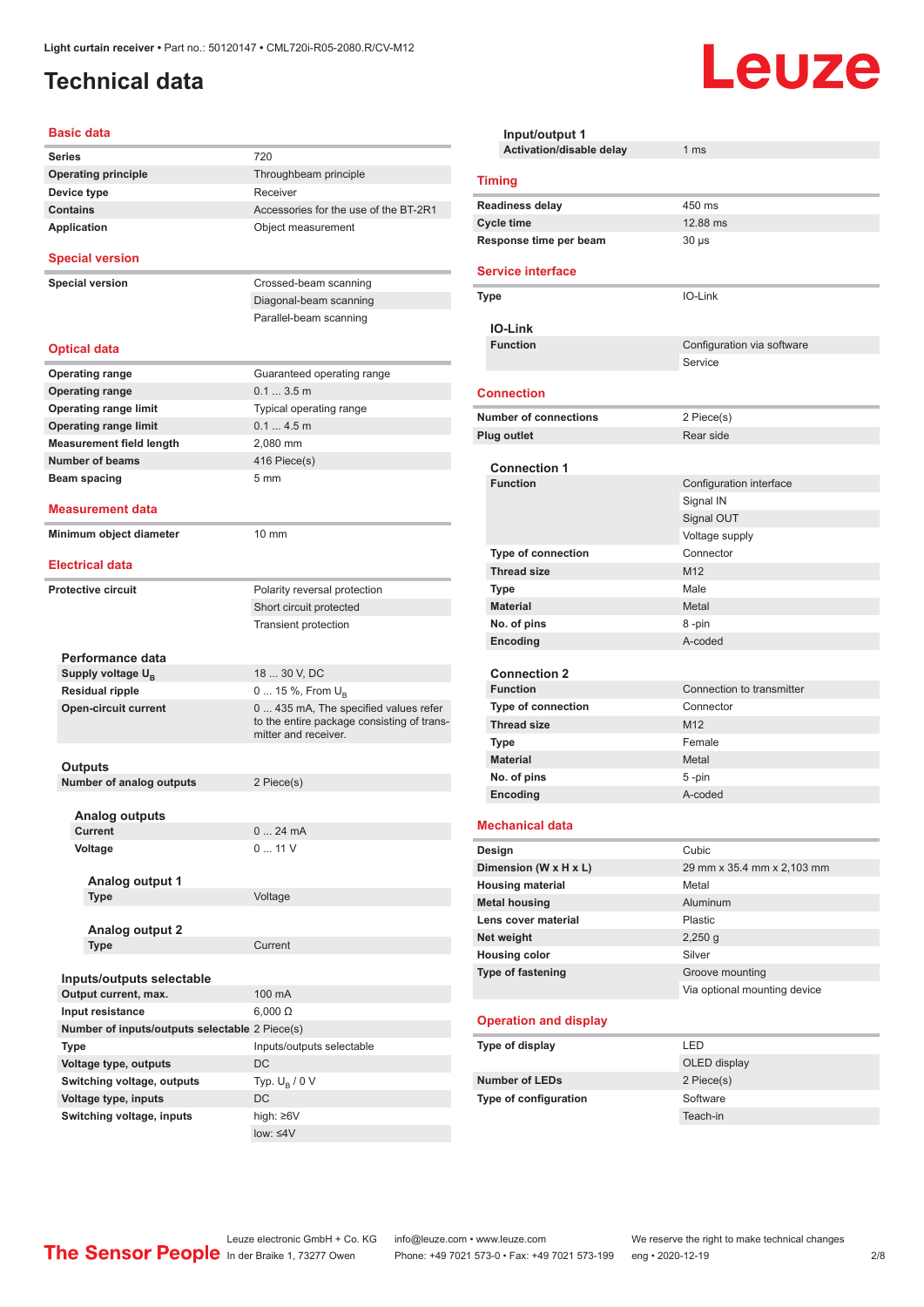## **Technical data**

# Leuze

#### **Environmental data**

| Ambient temperature, operation | $-30$ 60 °C |  |
|--------------------------------|-------------|--|
| Ambient temperature, storage   | $-40$ 70 °C |  |
| <b>Certifications</b>          |             |  |
|                                |             |  |
| Degree of protection           | IP 65       |  |
| <b>Protection class</b>        | Ш           |  |
| <b>Certifications</b>          | c CSA US    |  |

#### **Classification**

| <b>Customs tariff number</b> | 90314990 |
|------------------------------|----------|
| eCl@ss 5.1.4                 | 27270910 |
| eCl@ss 8.0                   | 27270910 |
| eCl@ss 9.0                   | 27270910 |
| eCl@ss 10.0                  | 27270910 |
| eCl@ss 11.0                  | 27270910 |
| <b>ETIM 5.0</b>              | EC002549 |
| <b>ETIM 6.0</b>              | EC002549 |
| <b>ETIM 7.0</b>              | EC002549 |
|                              |          |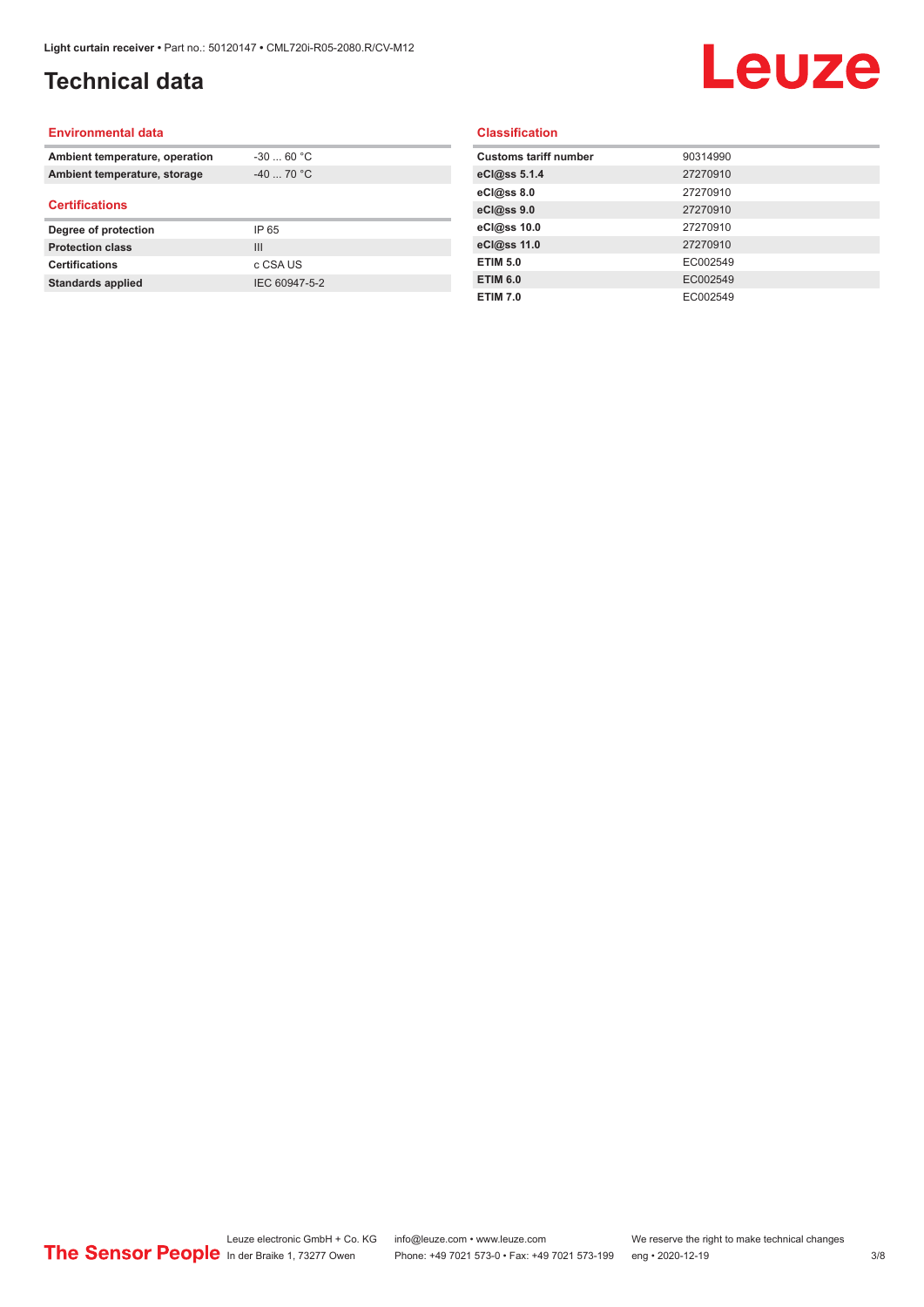### <span id="page-3-0"></span>**Dimensioned drawings**

All dimensions in millimeters



A Beam spacing 5 mm

G Fastening groove

- B Measurement field length 2080 mm
- F M6 thread
- R Receiver
	- Y 2.5 mm

T Transmitter

Leuze electronic GmbH + Co. KG info@leuze.com • www.leuze.com We reserve the right to make technical changes<br>
The Sensor People in der Braike 1, 73277 Owen Phone: +49 7021 573-0 • Fax: +49 7021 573-199 eng • 2020-12-19 Phone: +49 7021 573-0 • Fax: +49 7021 573-199 eng • 2020-12-19

# **Leuze**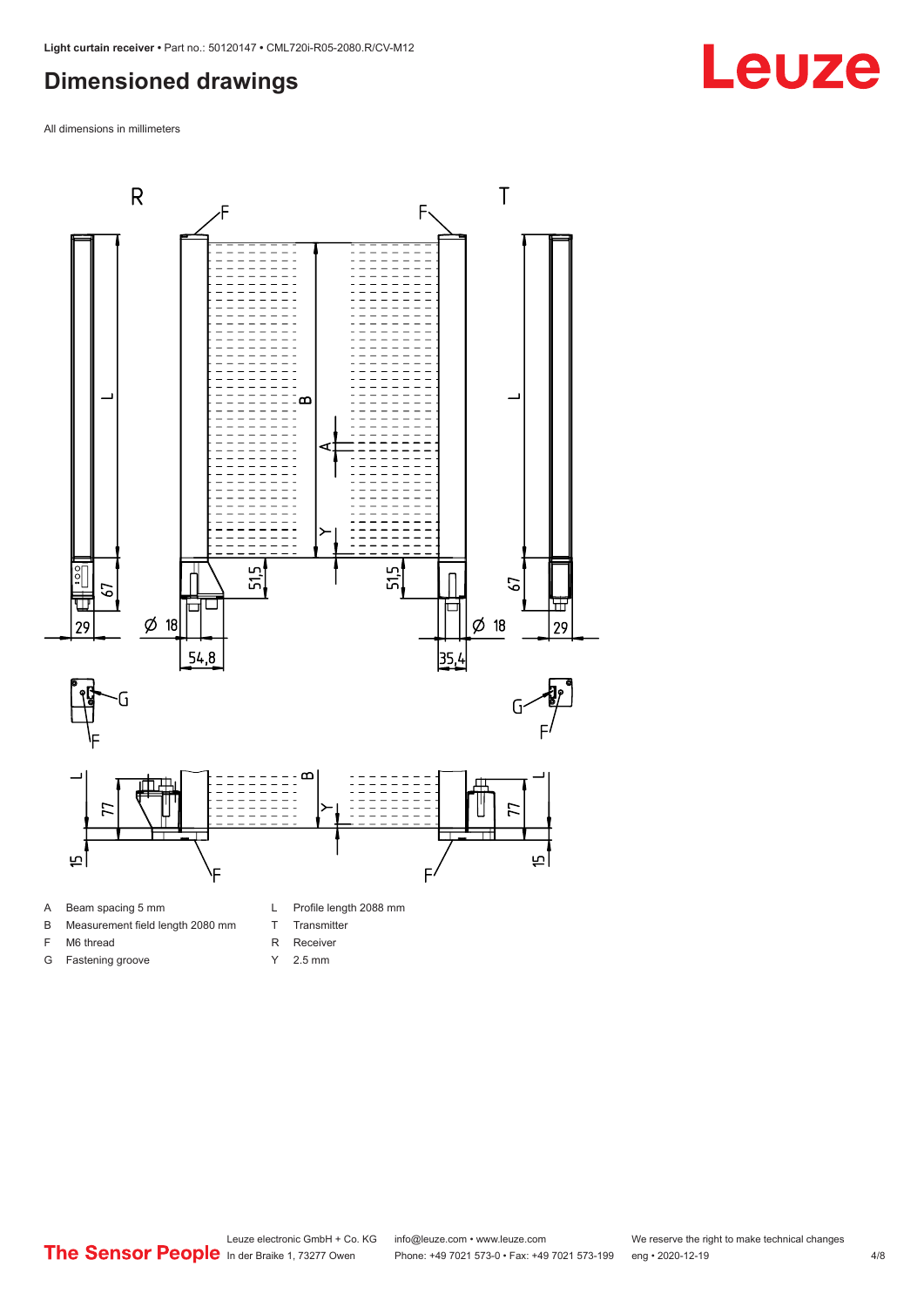### <span id="page-4-0"></span>**Dimensioned drawings**





A PWR / SW IN / OUT

## **Electrical connection**

**Connection 1**

| <b>Function</b>    | Configuration interface<br>Signal IN |
|--------------------|--------------------------------------|
|                    | Signal OUT                           |
|                    | Voltage supply                       |
| Type of connection | Connector                            |
| <b>Thread size</b> | M12                                  |
| <b>Type</b>        | Male                                 |
| <b>Material</b>    | Metal                                |
| No. of pins        | 8-pin                                |
| Encoding           | A-coded                              |

#### **Pin Pin assignment**

| 1              | $V +$            |
|----------------|------------------|
| $\overline{2}$ | I/O <sub>1</sub> |
| 3              | GND              |
| $\overline{4}$ | IO-Link          |
| 5              | I/O <sub>2</sub> |
| 6              | OUT V            |
| $\overline{7}$ | OUT mA           |
| 8              | <b>AGND</b>      |
|                |                  |



#### **Connection 2**

| <b>Function</b>    | Connection to transmitter |
|--------------------|---------------------------|
| Type of connection | Connector                 |
| <b>Thread size</b> | M12                       |
| <b>Type</b>        | Female                    |
| <b>Material</b>    | Metal                     |
| No. of pins        | $5 - pin$                 |
| Encoding           | A-coded                   |

#### **Pin Pin assignment**

| л              | <b>FE/SHIELD</b> |
|----------------|------------------|
| $\overline{2}$ | V+               |
| 3              | <b>GND</b>       |
| 4              | RS 485 Tx+       |
| 5              | RS 485 Tx-       |

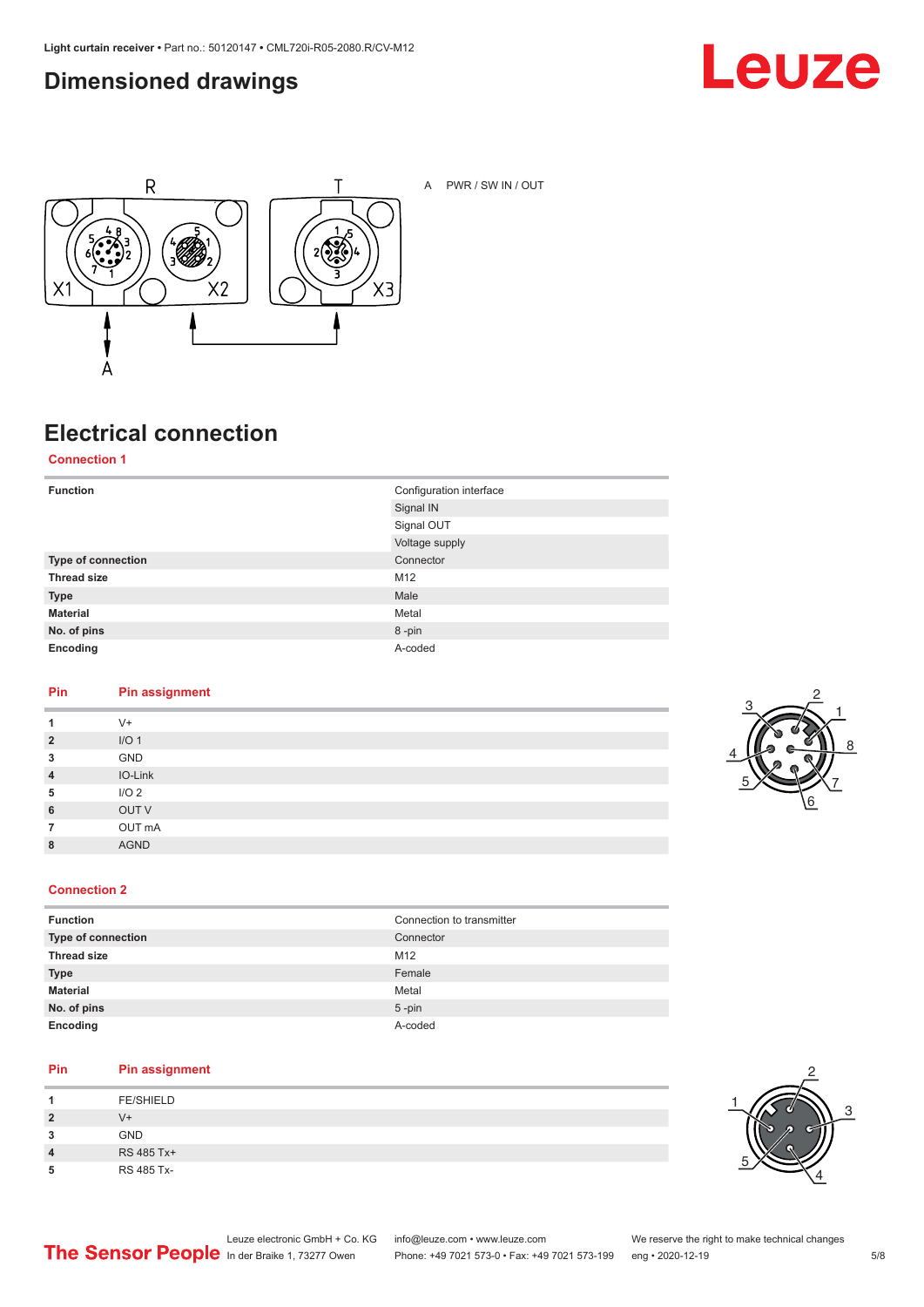### <span id="page-5-0"></span>**Operation and display**

| <b>LED</b>     | <b>Display</b>           | <b>Meaning</b>                         |
|----------------|--------------------------|----------------------------------------|
|                | Green, continuous light  | Operational readiness                  |
|                | Green, flashing          | Teach / error                          |
| $\overline{2}$ | Yellow, continuous light | Light path free, with function reserve |
|                | Yellow, flashing         | No function reserve                    |
|                | Off                      | Object detected                        |

#### **Suitable transmitters**

| Part no. | <b>Designation</b>         | <b>Article</b>               | <b>Description</b>                                                          |
|----------|----------------------------|------------------------------|-----------------------------------------------------------------------------|
| 50119474 | CML720i-T05-<br>2080.R-M12 | Light curtain<br>transmitter | Operating range: 0.1  3.5 m<br>Connection: Connector, M12, Rear side, 5-pin |

#### **Part number code**

Part designation: **CML7XXi-YZZ-AAAA.BCCCDDD-EEEFFF**

| <b>CML</b>  | <b>Operating principle</b><br>Measuring light curtain                                                                                     |
|-------------|-------------------------------------------------------------------------------------------------------------------------------------------|
| 7XXi        | <b>Series</b><br>720i: 720i series<br>730i: 730i series                                                                                   |
| Y           | Device type<br>T: transmitter<br>R: receiver                                                                                              |
| <b>ZZ</b>   | <b>Beam spacing</b><br>05:5 mm<br>10:10 mm<br>20:20 mm<br>40:40 mm                                                                        |
| <b>AAAA</b> | Measurement field length [mm], dependent on beam spacing                                                                                  |
| в           | Equipment<br>A: connector outlet, axial<br>R: rear connector outlet                                                                       |
| CCC         | Interface<br>L: IO-Link<br>/CN: CANopen<br>/PB: PROFIBUS<br>/PN: PROFINET<br>/CV: Analog current and voltage output<br>/D3: RS 485 Modbus |
| <b>DDD</b>  | <b>Special equipment</b><br>-PS: Power Setting                                                                                            |
| EEE         | <b>Electrical connection</b><br>M12: M12 connector                                                                                        |
| <b>FFF</b>  | -EX: Explosion protection                                                                                                                 |
|             | <b>Note</b>                                                                                                                               |
| ₽           | $\&$ A list with all available device types can be found on the Leuze website at www.leuze.com.                                           |

Leuze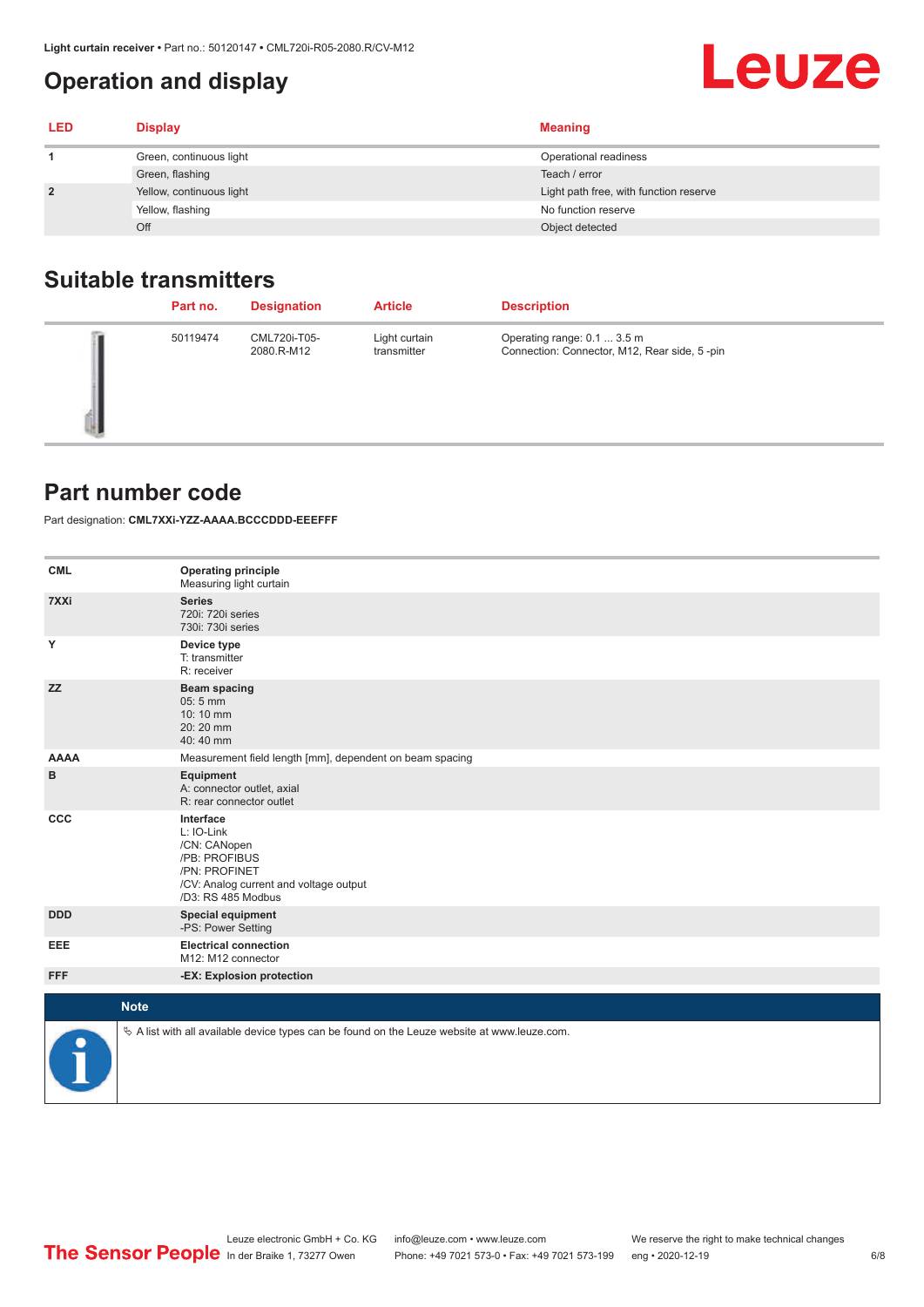#### <span id="page-6-0"></span>**Notes**



#### **Observe intended use!**

 $\%$  This product is not a safety sensor and is not intended as personnel protection.

 $\%$  The product may only be put into operation by competent persons.

 $\%$  Only use the product in accordance with its intended use.

| <b>For UL applications:</b>                                                                                                                                                       |
|-----------------------------------------------------------------------------------------------------------------------------------------------------------------------------------|
| $\%$ For UL applications, use is only permitted in Class 2 circuits in accordance with the NEC (National Electric Code).                                                          |
| V These proximity switches shall be used with UL Listed Cable assemblies rated 30V, 0.5A min, in the field installation, or equivalent (categories: CYJV/<br>CYJV7 or PVVA/PVVA7) |

#### **Accessories**

#### Connection technology - Connection cables

|   | Part no. | <b>Designation</b> | <b>Article</b>   | <b>Description</b>                                                                                                                                          |
|---|----------|--------------------|------------------|-------------------------------------------------------------------------------------------------------------------------------------------------------------|
| ₿ | 50135128 | KD S-M12-8A-P1-050 | Connection cable | Connection 1: Connector, M12, Axial, Female, A-coded, 8-pin<br>Connection 2: Open end<br>Shielded: Yes<br>Cable length: 5,000 mm<br>Sheathing material: PUR |

#### Connection technology - Interconnection cables

|   |                   | Part no. | <b>Designation</b>                     | <b>Article</b>        | <b>Description</b>                                                                                                                                                                                                                                    |
|---|-------------------|----------|----------------------------------------|-----------------------|-------------------------------------------------------------------------------------------------------------------------------------------------------------------------------------------------------------------------------------------------------|
| e | $(\cdot$ : :<br>Þ | 50129781 | <b>KDS DN-M12-5A-</b><br>M12-5A-P3-050 | Interconnection cable | Suitable for interface: IO-Link, DeviceNet, CANopen<br>Connection 1: Connector, M12, Axial, Female, A-coded, 5-pin<br>Connection 2: Connector, M12, Axial, Male, A-coded, 5-pin<br>Shielded: Yes<br>Cable length: 5,000 mm<br>Sheathing material: PUR |

#### Mounting technology - Mounting brackets

|                                               | Part no. | <b>Designation</b> | <b>Article</b>      | <b>Description</b>                                                                                                                                                                                                        |
|-----------------------------------------------|----------|--------------------|---------------------|---------------------------------------------------------------------------------------------------------------------------------------------------------------------------------------------------------------------------|
| $\frac{1}{2}$ , $\frac{1}{2}$ , $\frac{1}{2}$ | 50142900 | BT 700M.5-2SET     | Mounting device set | Design of mounting device: Bracket mounting<br>Fastening, at system: Through-hole mounting, T slotted hole<br>Mounting bracket, at device: Screw type, Sliding block<br>Type of mounting device: Rigid<br>Material: Steel |

Leuze